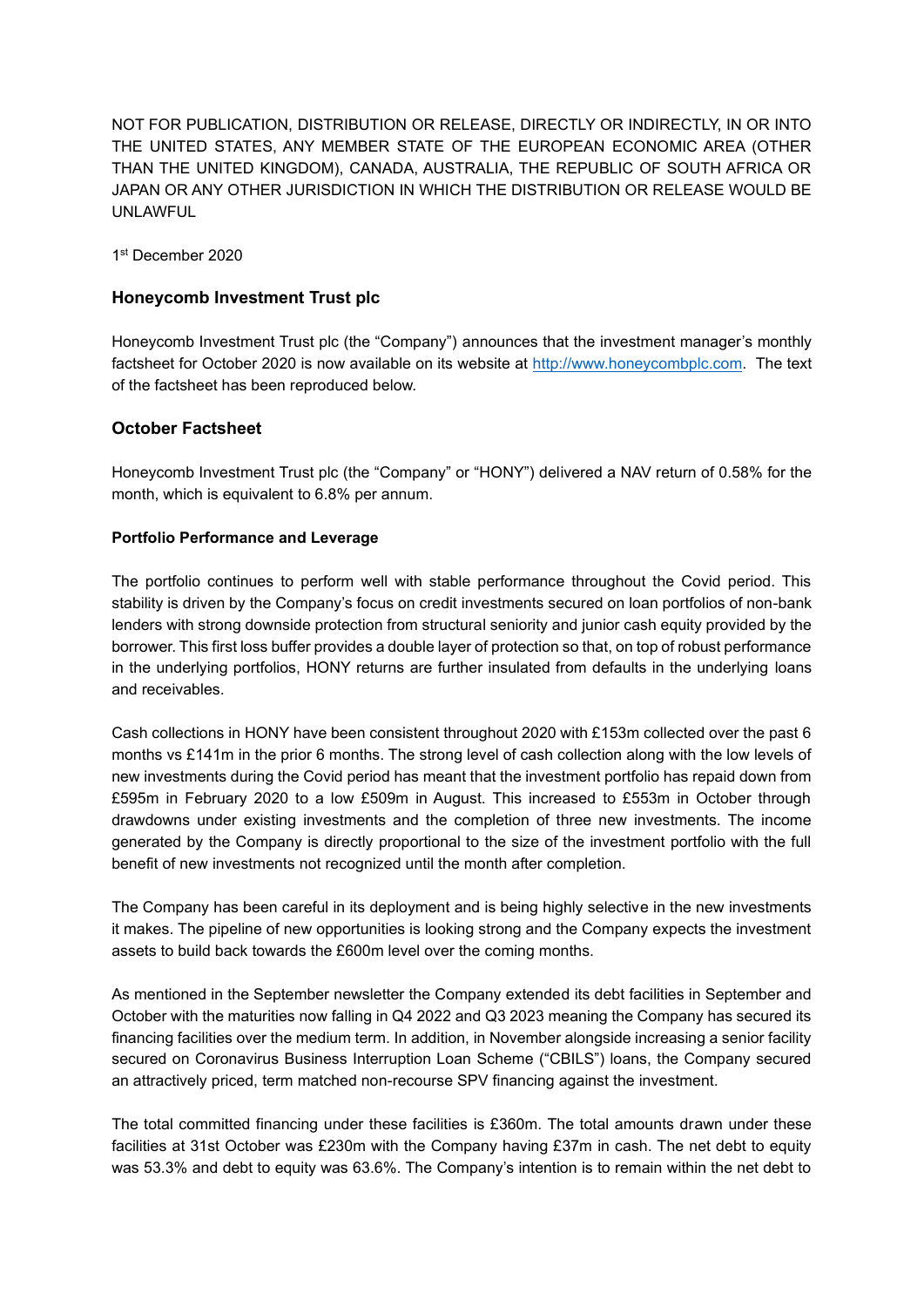equity target of 50%-75% with a proportion of the revolving TOPCO facility being reserved as a liquidity buffer which is not forecast to be drawn. Both of the SPV facilities repay monthly and therefore reduce in size in line with the assets that support them.

The Company believes securing longer term larger facilities is a prudent approach as it provides a liquidity buffer for unforeseen circumstances, positions the company to take advantage of exceptional opportunities and means leverage is already secured in the event that the trust grows in the future without the need for further re-financings.

### **Buybacks**

The Board have put in place an active buyback program throughout 2020 with the Company repurchasing 3,980,178 or 11.2% of the share capital. In October the Company repurchased 163,000 of its shares at an average price of 926.8p. On the 11th November the Company announced it had increased the size of this program with the Board stating its intention to continue until the share price is less than a 5% discount to NAV.

### **Portfolio Composition**

The portfolio is well diversified with ~40 different investments across a variety of sectors and is well balanced across SME, Consumer and Property.

The portfolio is performing well with 88% being structurally secured with subordinated equity junior to the Company's position, insulating the Company from volatility in the performance of the underlying assets.

The remaining 12% consists of consumer direct unsecured loans and the equity positions. The consumer direct position has been in run off for the past 18+ months and the Manager accelerated the return of capital by selling £44.6m in August at a small premium to NAV. The loans are amortising and generating returns in line with target and the remaining exposure is expected to run off naturally in 12 months. The Manager is exploring options to accelerate the return of capital and will redeploy the proceeds in structurally secured loans.

The structurally secured portfolio is performing well with strong income, conservative LTVs and over collateralization.

The Company has just completed a £16m (day 1 amount) new investment supported by short term property loans where the Company has acquired a carefully selected portfolio of 17 loans from a development finance lender that are performing and seasoned. The loans are expected to deliver a 9% return and have an LTV of 59%.